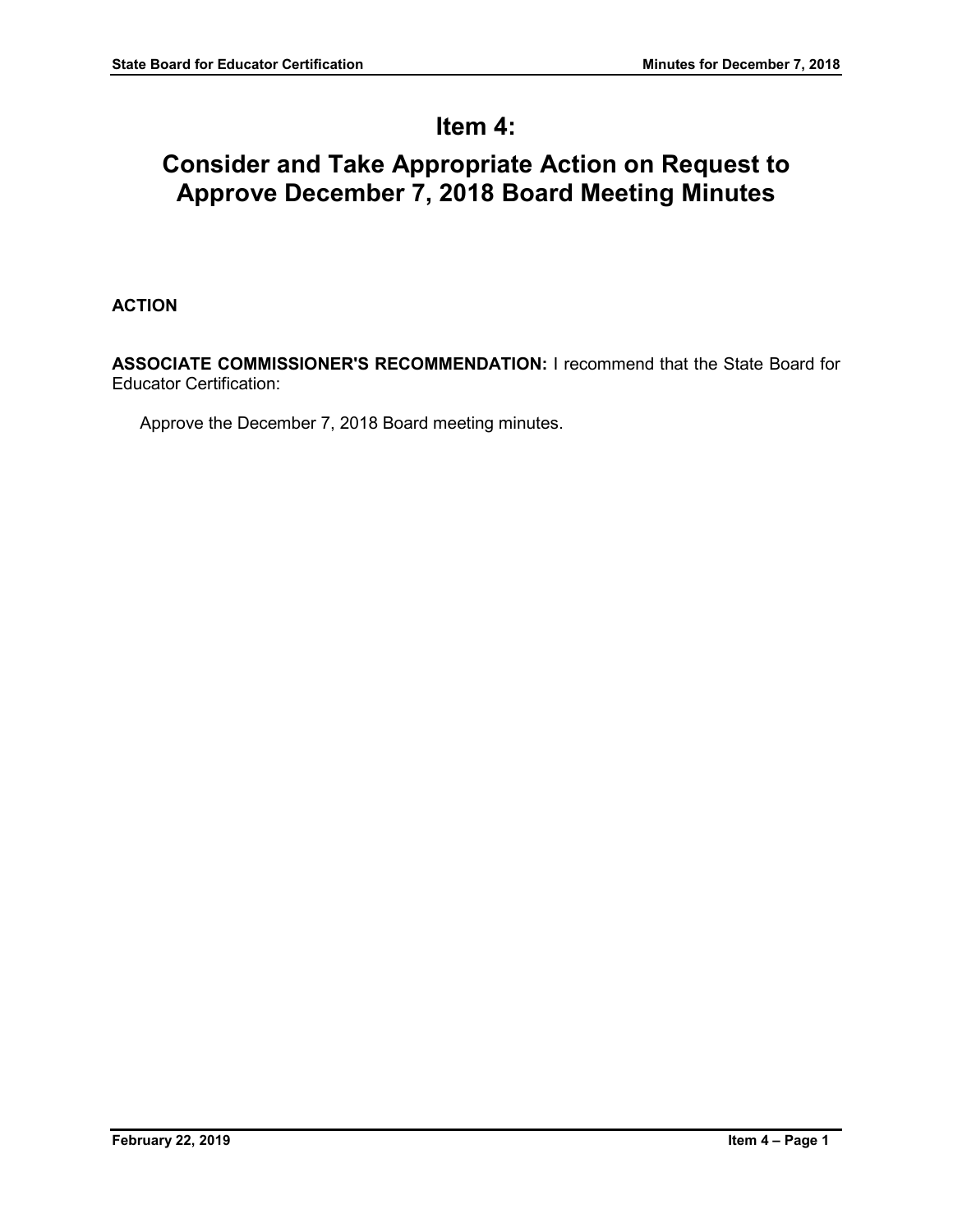# **STATE BOARD FOR EDUCATOR CERTIFICATION MEETING AGENDA**

# **DECEMBER 7, 2018 AT 8:30 AM**

**1701 N. CONGRESS AVE. ROOM 1-104**

**The Board will meet in open session and after determining the presence of a quorum, deliberate and possibly take formal action, including emergency action, on any of the following agenda items:**

## **1. Call to Order**

The State Board for Educator Certification (SBEC) convened its meeting at 8:36 AM on Friday, December 7, 2018, in Room 1-104 of the William B. Travis Building, 1701 N. Congress Avenue in Austin, Texas.

Present: Ms. Sandra Bridges, Dr. Art Cavazos, Mr. Tommy Coleman, Ms. Jill Druesedow, Dr. Susan Hull, Mr. Leon Leal, Ms. Sandie Mullins, Dr. Rex Peebles, Dr. Laurie Turner, Mr. Martin Winchester, and Mr. Carlos Villagrana.

Absent: Ms. Laurie Bricker, Ms. Rohanna Brooks-Sykes, and Ms. Suzanne McCall.

## **2. Associate Commissioner's Comments Regarding the SBEC Agenda**

Associate Commissioner Ryan Franklin welcomed the members and thanked them for their attendance. Mr. Franklin acknowledged staff changes with Grace Wu being selected as the director of educator standards, testing, and preparation and LaCole Foots joining the team as a new analyst. Sarah Wolfe will now be providing legal counsel from the Office of the Attorney General. Mr. Franklin thanked the team for their contribution to the meeting and recognized the quality and work ethic of the team members.

Mr. Franklin recognized the passing of former SBEC member Dr. Scott Ridley. Mr. Franklin identified Dean Ridley as the most positively transformative force in Texas educator preparation in years. He recognized Dean Ridley's leadership and work in showing the way forward for authentic and intensive practice-based preparation, using data for continuous improvement, and meaningful collaboration between educator preparation programs and the K-12 community. Mr. Franklin recognized the charge Dr. Ridley left to do what we can to make the lives of kids better by providing them with better prepared teachers.

## **3. Program Recognition**

Dr. Jones presented two preparation programs to the Board for recognition, Region 4 Inspire Texas and YES Prep Public Schools. Both programs were recently recognized by the National Council on Teacher Quality (NCTQ) for their elementary and secondary teacher development curriculum. Representing Region 4 were Dr. Robby McGowen, Dr. Rene Ruiz, Ms. Janet Bakondy, Dr. Hayden McWhorter, and Ms. Rosario Iglesias. Representing Yes Prep were Calvin Stocker, Katy Ryan, Jennifer Bartol, and Krystle Arnold.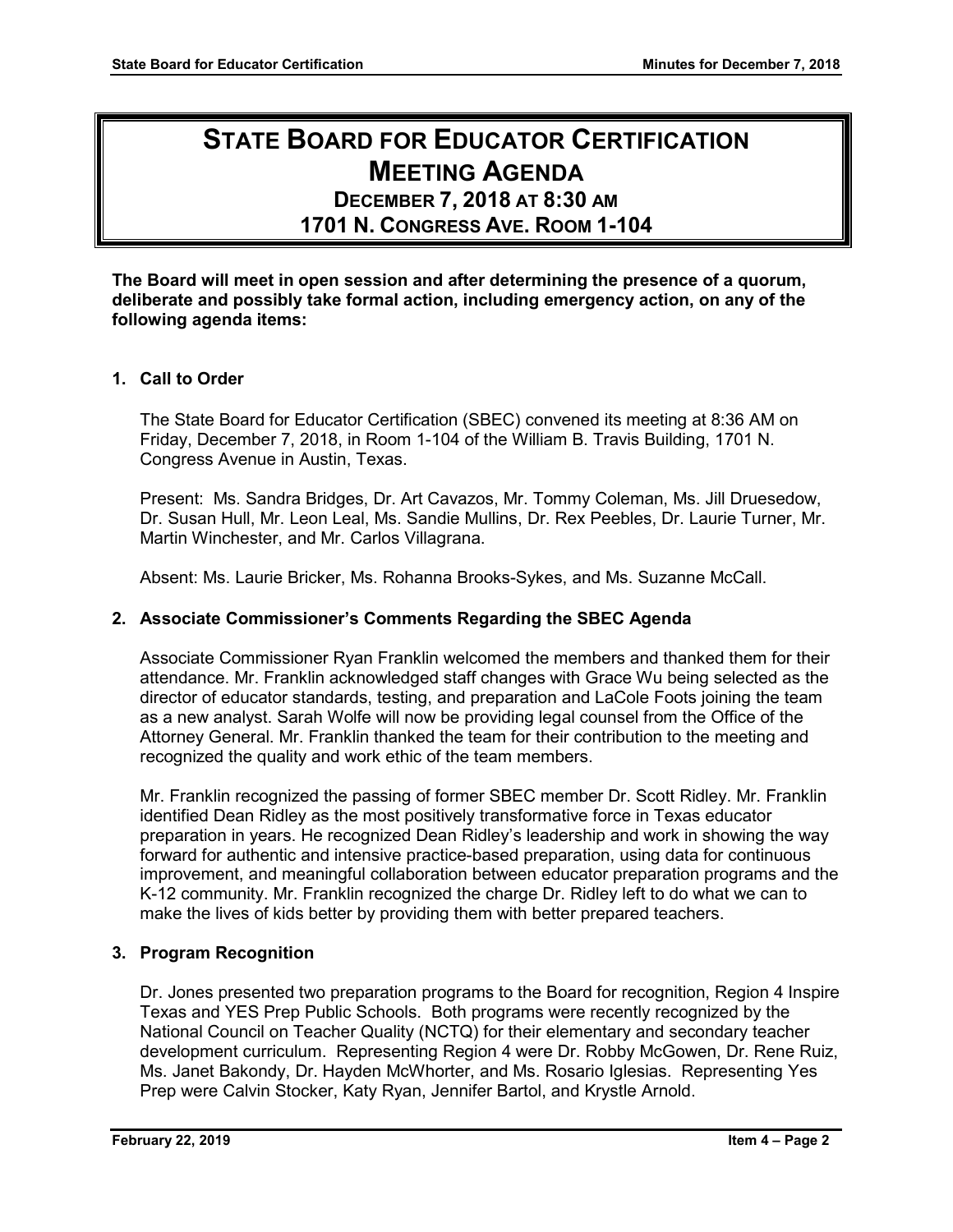## **4. Public Comment**

*The Board shall allocate up to thirty (30) minutes at the beginning of each regularly scheduled meeting of the full Board for public comment on non-agenda and consent agenda items. In accordance with SBEC Board Operating Policies and Procedures, late registration for providing oral or written comment will be accepted up to 30 minutes prior to the beginning of the Board meeting.*

## **CONSENT AGENDA**

## **5. Consider and Take Appropriate Action on Request to Approve October 5, 2018 Board Meeting Minutes**

The October 5, 2018 meeting minutes were approved.

## **DISCUSSION AND ACTION**

## **6. Consider and Take Appropriate Action on Adoption of Proposed Revisions to 19 TAC Chapter 235, Classroom Teacher Certification Standards, Subchapter A, General Provisions, and Subchapter D, Secondary School Certificate Standards**

Ms. Wu presented this item to the Board. This item provided the State Board for Educator Certification (SBEC) an opportunity to discuss and adopt revisions to 19 TAC Chapter 235. The revisions would add the Texas Essential Knowledge and Skills (TEKS)-based certification standards; would add reference to the new certification standards for the Trade and Industrial Workforce Training: Grades 6-12; and would clarify the effective date of Subchapter D.

Ms. Wu explained that no public comment had been received, and there no changes to the rule text from the October meeting.

#### **Motion and vote:**

*Motion was made by Dr. Hull to approve for adoption the proposed revision to 19 TAC Chapter 235, Classroom Teacher Certification Standards, Subchapter A, General Provisions, and Subchapter D, Secondary School Certificate Standards, with an effective date of 20 days after filing the adoption notice with the Texas Register. Second was made by Dr. Turner, and the Board voted unanimously in favor of the motion.*

## **7. Consider and Take Appropriate Action on Adoption of Proposed Amendment to 19 TAC Chapter 229, Accountability System for Educator Preparation Programs, §229.4, Determination of Accreditation Status**

This item was presented by Ms. Pogue and Dr. Olofson. Ms. Pogue clarified that the purpose of this item was two-fold: first, to address some immediate needs that staff were recently made aware of, and second, to lay the foundation for longer-term opportunities for a more comprehensive accountability system. Ms. Pogue pointed out that the immediate needs were removal of action plans (with the continued assistance of Dr. Peebles), clarification of performance standards that provides for separate accountability indicators for pass rates and field observation, and the removal of outdated provisions.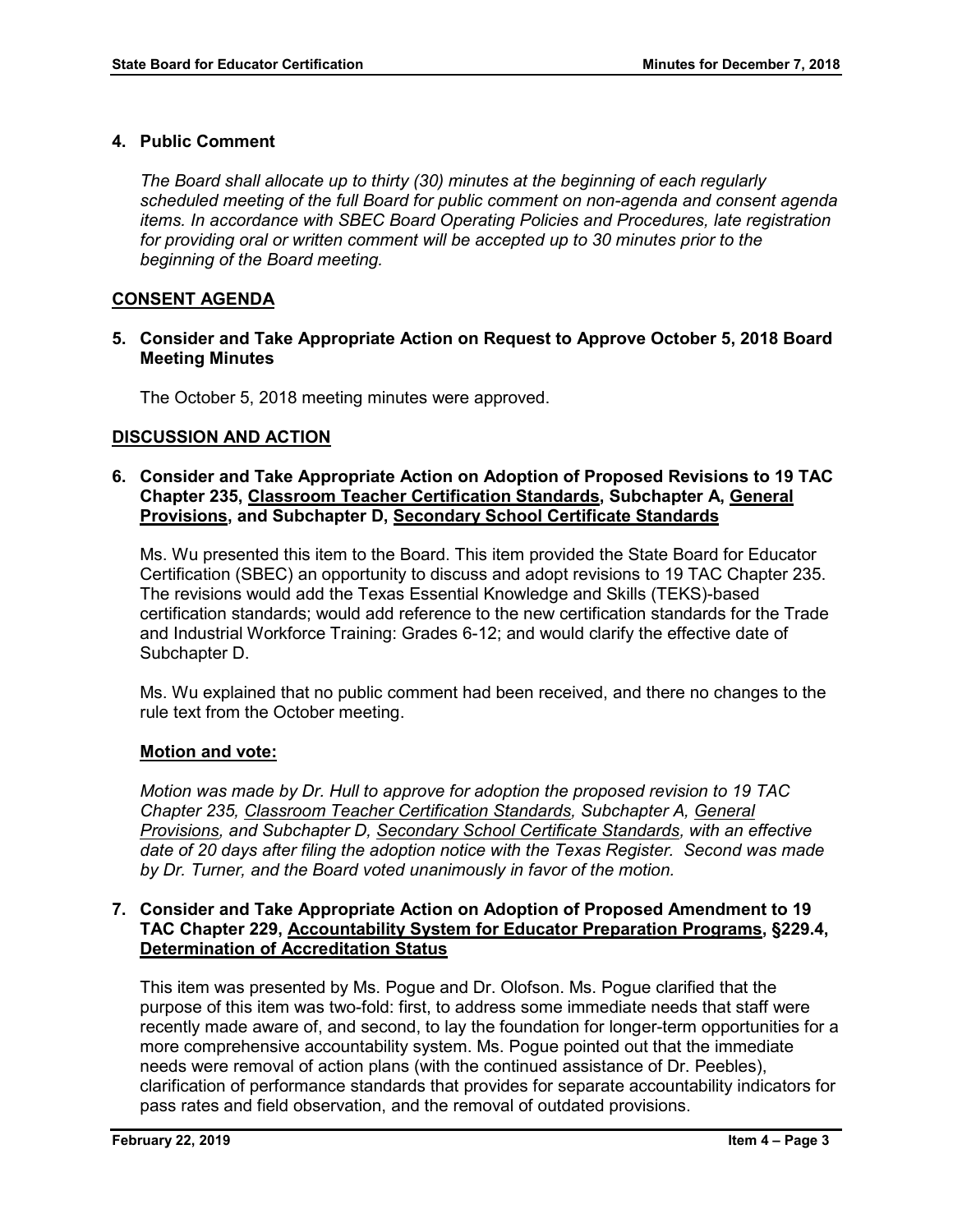Dr. Olofson clarified the small group exception calculation to specify there must be between 1 and 10 candidates, not just under 10 for accountability purposes. Dr. Olofson explained that staff was recommending that the SBEC maintain a 70% performance standard for principal appraisals at this time. Dr. Olofson clarified that adopting the "report-only" standard of 70% would allow for consistency and stability as programs work to improve the quality of their programs.

Ms. Pogue explained that staff was recommending that SBEC not adopt the language that was proposed that changed the word "individual" or "individuals" to "candidate" or "candidates," but revert to the original text to clarify that for accountability purposes, an individual does not have to be considered a candidate to be included in the performance standard.

Public Comment was provided by: Dr. Michael Vriesenga

## **Motion and vote:**

*Motion was made by Dr. Hull to approve for adoption, subject to State Board of Education review, the proposed amendment to 19 TAC Chapter 229, Accountability System for Educator Preparation Programs, §229.4, Determination of Accreditation Status, with an effective date of 20 days after filing the adoption notice with the Texas Register. Second was made by Ms. Mullins, and the Board voted unanimously in favor of the motion.* 

## **8. Consider and Take Action on Principal and Teacher Surveys for Accountability System for Educator Preparation Programs**

Dr. Olofson presented this item to the Board. Dr. Olofson explained that these surveys were generated, tested, and refined through the process prescribed by the SBEC. He noted that data from the pilot led to the elimination of six duplicative items. He explained that there was no public comment or testimony. The SBEC had no additional questions.

## **Motion and vote:**

*Motion was made by Ms. Mullins to approve the principal and teacher surveys as presented. Second was made by Dr. Cavazos, and the Board voted unanimously in favor of the motion.* 

## **9. Consider and Take Appropriate Action on Petition for Adoption of Rule Change Concerning 19 TAC Chapter 233, Categories of Classroom Teaching Certificates, §233.15. Languages Other Than English**

Ms. Cook presented this item to the Board. She highlighted previous conversations regarding interest in a foreign language certificate for Tamil and confirmed the petitioner and others from the Tamil community have been consistent in their attendance at SBEC meetings since December 2017. Ms. Cook highlighted the Board's support in adopting rules, located in Attachment II, that establish a consistent process to petition the Board for rulemaking to add a Languages Other Than English (LOTE) certificate in a specified area. Ms. Cook confirmed the petitioner has followed the guidelines established in SBEC rule to submit the petition and yielded the floor to allow the petitioner to comment on his request in more detail.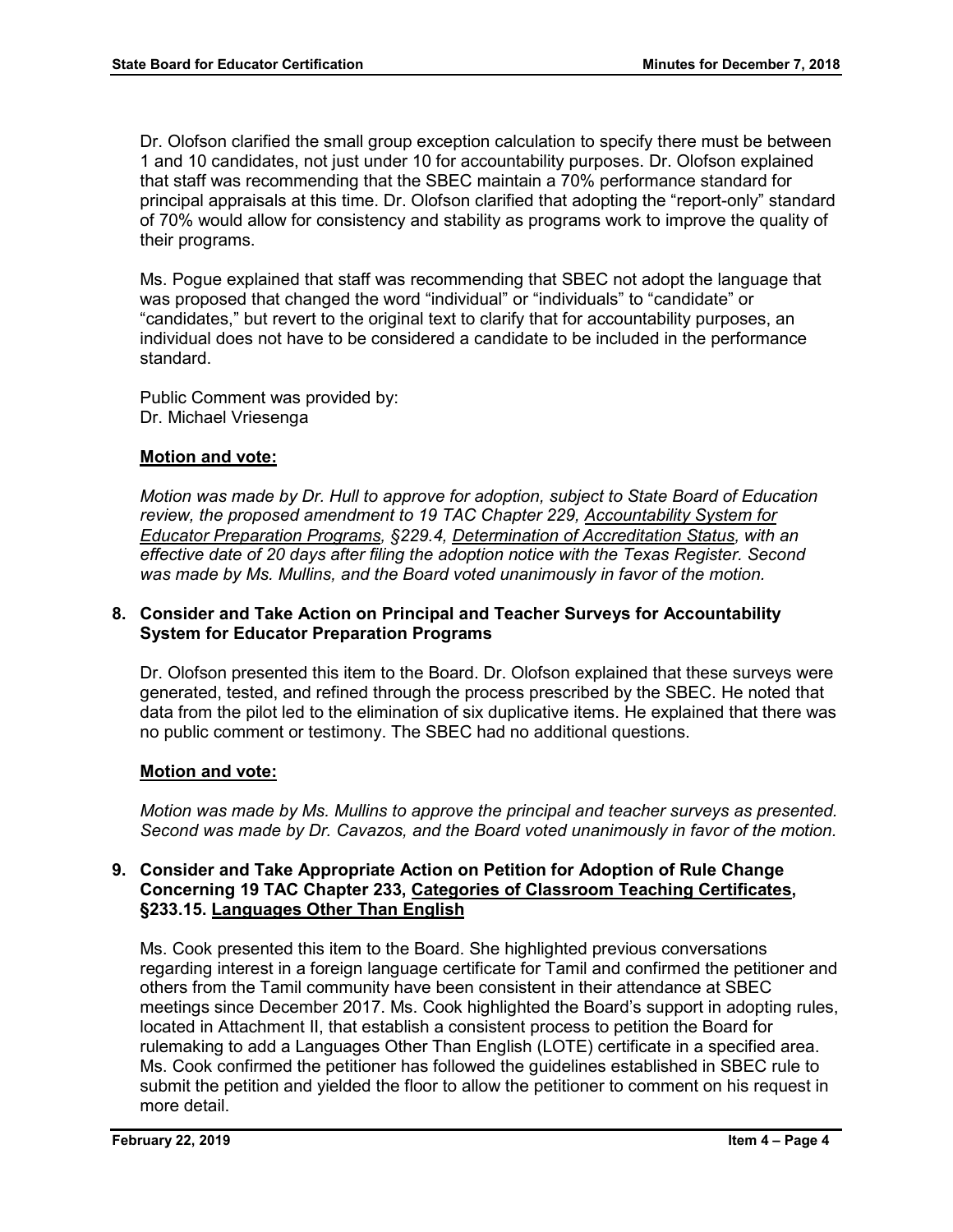Ms. Cook explained that direction from the Board to initiate rulemaking would be the first step in a lengthy process to establish and issue a new Tamil certificate. Dr. Cavazos inquired about the rulemaking process and what it would entail. Ms. Cook indicated rules would be proposed to add Tamil as a new LOTE certificate area in 19 TAC Chapter 233, Categories of Classroom Teaching Certificates. Ms. Cook also shared that Ms. Wu and her team would lead and complete the test development work related to standards, frameworks, item creation and review, passing standards and additional SBEC and Commissioner rulemaking specific to testing prior to certificate issuance.

Public Comment was provided by: Mr. Sankar Kannan

## **Motion and vote:**

*Motion was made by Dr. Cavazos to direct Texas Education Agency staff to initiate the rulemaking process. Second was made by Ms. Bridges, and the Board voted unanimously in favor of the motion.* 

#### **10. Consider and Take Appropriate Action on Request to Approve New Class of Certificate at Relay Graduate School of Education**

Dr. Jones and Lorrie Ayers, Lead Program Specialist, presented this item to the Board. This was a request by Relay Graduate School of Education located in Houston, Texas, to offer a new class of certification: Principal as Instructional Leader EC-12 certification. Relay Graduate School of Education is already an SBEC-approved and accredited teacher certification program that wants to include principal preparation. The anticipated start date for the first cohort is the summer of 2019.

The anticipated number of applicants to be admitted for the first year (2019-2020) will include 10 candidates from San Antonio ISD and 20 candidates in the 2020-2021 year.

Chris Fraser, Senior Dean, and Kari Feinberg, National Dean of Leadership Programs for Relay Graduate School of Education were present to answer questions.

#### **Motion and vote:**

*Motion was made by Ms. Mullins to approve the Principal class of certification at Relay GSE as presented. Second was made by Dr. Hull, and the Board voted unanimously in favor of the motion.* 

The SBEC recessed at 10:15 AM.

The SBEC reconvened at 10:26 AM.

## **11. Discussion and Update on Teacher Certification Redesign**

Mr. Franklin and Ms. Wu presented this item to the Board. Mr. Franklin and Ms. Wu explained the agency's rationale for moving toward a performance-based portfolio assessment and additional context regarding the procurement process.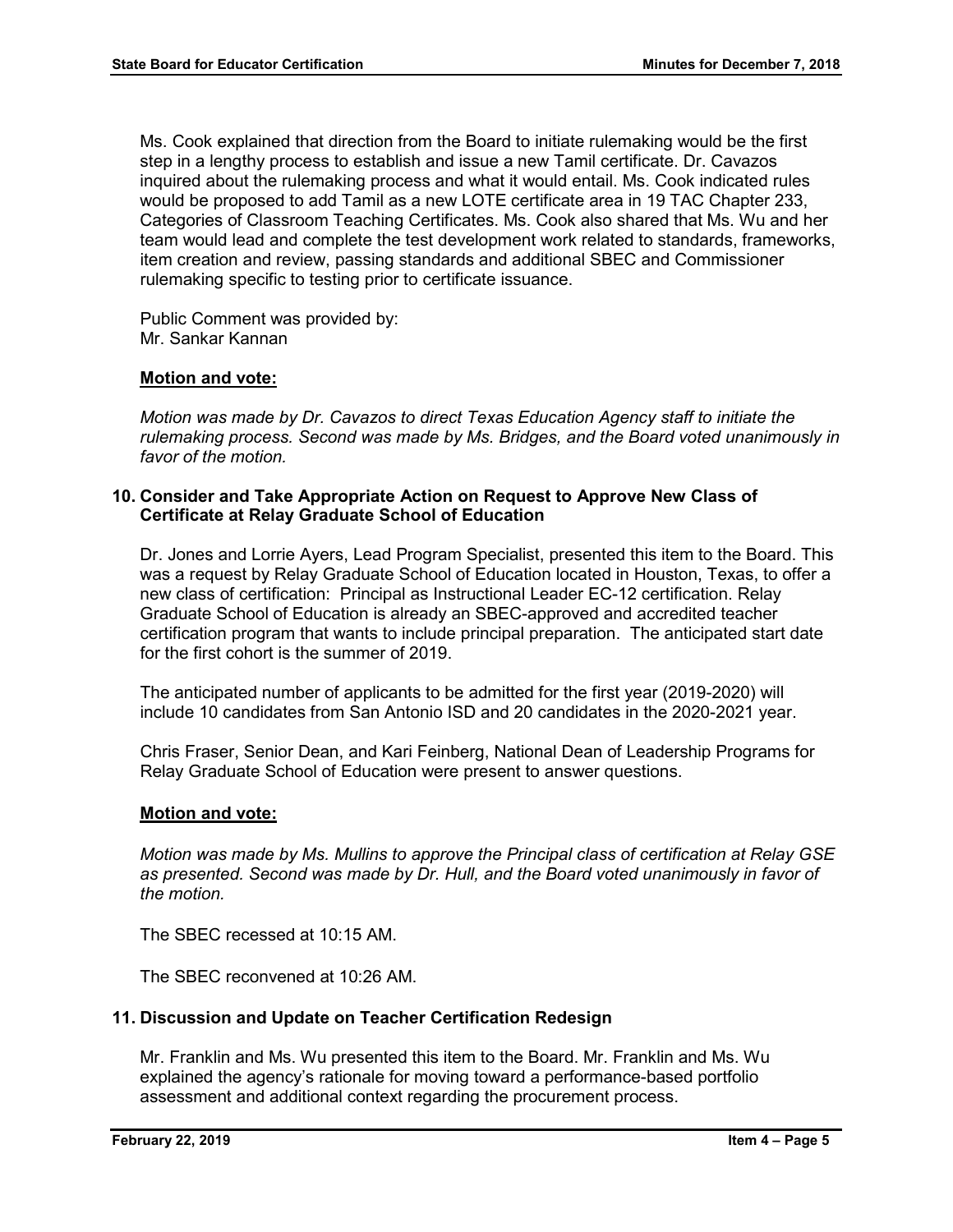Dr. Hull commented that there is preparation that can be done by programs and also on-thejob preparation. She stated that she does not want the solution to cause high-performing EPPs to move backwards. She brought up concern that this would lead to more prescriptive preparation that does not allow for flexibility or context. She emphasized the importance of the post-graduate induction programs and the support of schools that leads to teacher quality.

Dr. Peebles encouraged the agency to think about whether it was the preparation of the program of the preparation of the district that leads to more effective teachers and higher impacts on student achievement. He stated that we cannot ignore one for the other. He further commented that the decision may ultimately be based on resource allocation and whether or not we are willing to treat the first three years of teaching as a probationary period.

Dr. Turner commented that school districts also need to be accountable for the growth of teachers. She stated that teachers can gain confidence through preparation and that her current school has six new teachers whose expectations of teaching are not meeting reality.

Mr. Villagrana commented for the need to identify what impacts student achievement and encouraged the agency to focus on strong EPP and district partnerships and ways to promote those partnerships.

Dr. Cavazos commented that this was a good platform to start having this conversation. He encouraged the agency to continue engaging stakeholders about how we can assess authentically and organically. He further encouraged the agency to conduct a deep dive on provide practices such as the Step Up program at the University of Texas – Rio Grande Valley to determine possible solutions. He encouraged the agency to think about the option of local scoring or finding a solution that connects licensure with T-TESS.

Dr. Hull suggested that could a locally scored performance assessment tied to T-TESS be the solution in conjunction with a constructed response PPR.

Mr. Leal commented that what he has heard is that there needs to be a change, collaboration with teachers is essential and that we still need to determine whom is paying for these changes.

Mr. Coleman commented about the how the public comment was immensely helpful. He stated that he is skeptical of national assessments and encouraged the agency to find a middle of the road solution.

Ms. Druesedow commented that the public comment helped her feel better informed.

Public Comment was provided by: Dr. Michael Vrisenga Ms. Andrea Lucas Dr. Larry Abraham Ms. Betsy Murphy Dr. Michael Marder Dr. Sharon Evans Ms. Dawn Stienecker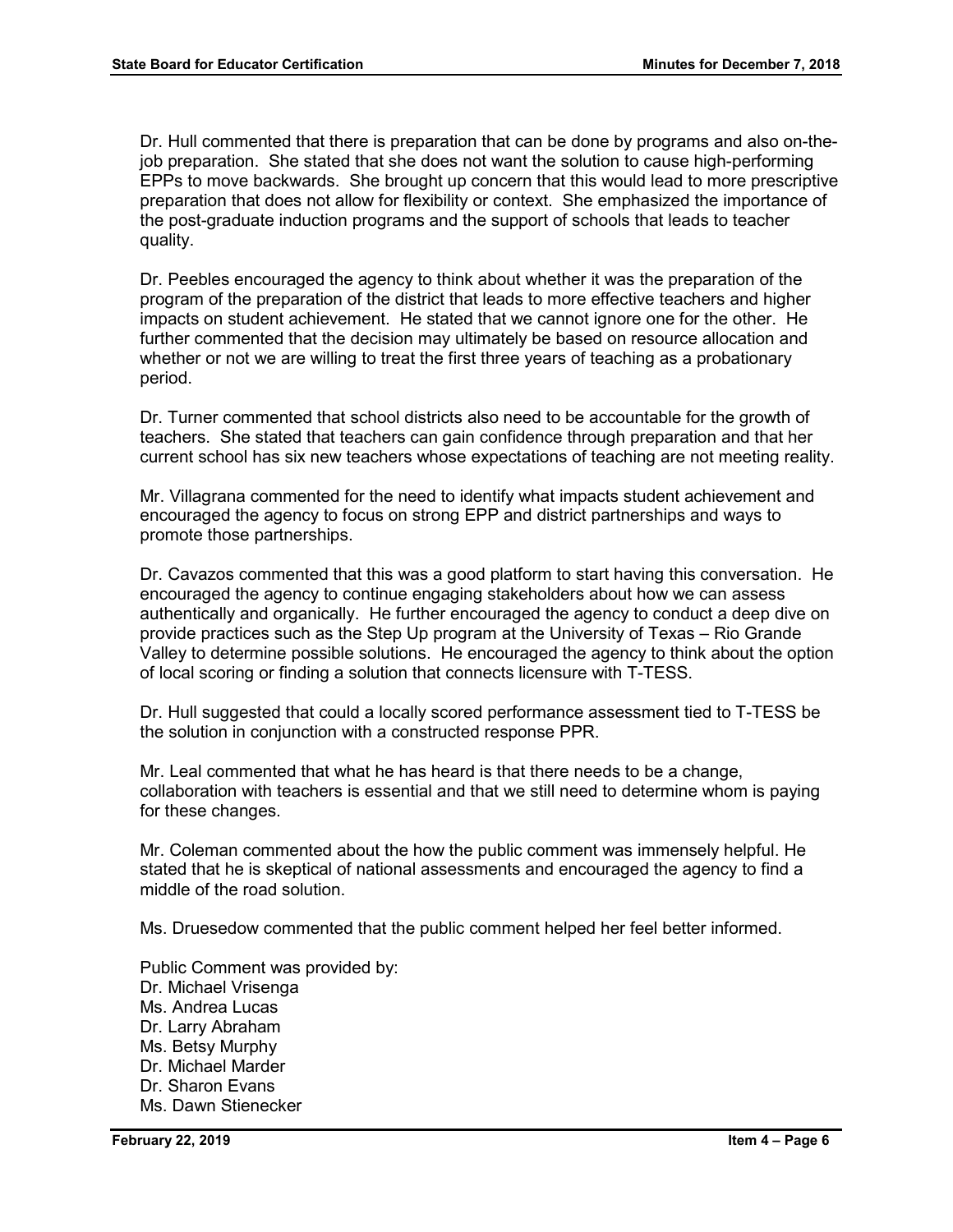Dr. Katie Tackett Dr. Beth Maloch Wes Hickey Mrs. Sharon Fuery Mr. Mark Terry Ms. Diane Tudyk Dr. Gina Anderson Ms. Cynthia Savage Dr. Christina Ellis Dr. Stacey Edmonson Dr. Elizabeth Ward Ms. Priscila Aquino-Garza

## **12. Discussion and Action Related to the State Board for Educator Certification Legislative Priorities**

This item was presented by Ms. Pogue. Ms. Pogue advised that this item provided the State Board for Educator Certification (SBEC) an opportunity to discuss and approve priorities for the upcoming 86th Texas Legislature. Ms. Pogue explained that the legislative priorities were synthesized from possible legislative priorities submitted by board members and discussed at the August 2, 2018 work session.

## **Motion and vote:**

*Motion was made by Mr. Coleman to adopt the priorities as presented. Second was made by Ms. Mullins, and the Board voted unanimously in favor of the motion.* 

The legislative priorities approved by the SBEC for the upcoming  $86<sup>th</sup>$  Texas Legislature are:

- 1. Legislation relating to employing, terminating, and reporting misconduct of non-certified public school personnel; to include creating a registry of persons ineligible to hire as non-certified educators.
- 2. Maintain SBEC's authority to establish educator certification standards.

The SBEC recessed at 12:23PM.

The SBEC reconvened at 12:53PM.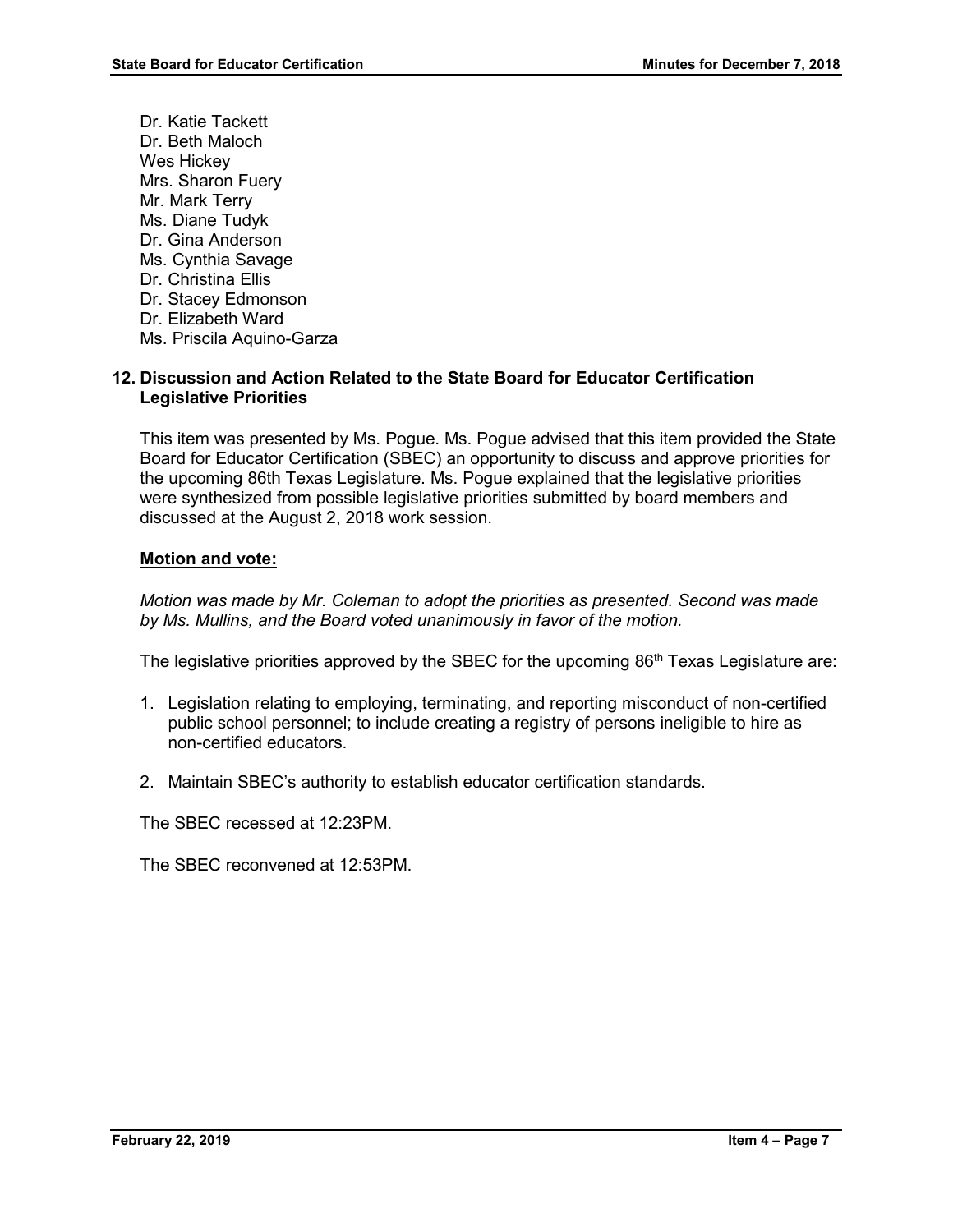## **DISCIPLINARY CASES**

## **13. Pending or Contemplated Litigation, including Disciplinary Cases**

#### **A. Defaults**

## **No Answer Defaults**

1. In the Matter of Edgar Ivan Bustillos Lopez; Action to be taken: Consideration of Issuance of Default Judgment

Staff recommendation: 1 year suspension

2. In the Matter of Lee Annette Renfro; Action to be taken: Consideration of Issuance of Default Judgment

Staff recommendation: 1 year suspension

3. In the Matter of Cary Neal Richmond; Action to be taken: Consideration of Issuance of Default Judgment

Staff recommendation: 1 year suspension

4. In the Matter of Odis Cook; Action to be taken: Consideration of Issuance of Default **Judgment** 

Staff recommendation: Permanent Revocation

5. In the Matter of Timothy Kenebrew; Action to be taken: Consideration of Issuance of Default Judgment

Staff recommendation: Permanent Revocation

6. In the Matter of Derek Lancaster; Action to be taken: Consideration of Issuance of Default Judgment

Staff recommendation: Permanent Revocation

7. In the Matter of Sergio Martinez, Jr.; Action to be taken: Consideration of Issuance of Default Judgment

Staff recommendation: Permanent Revocation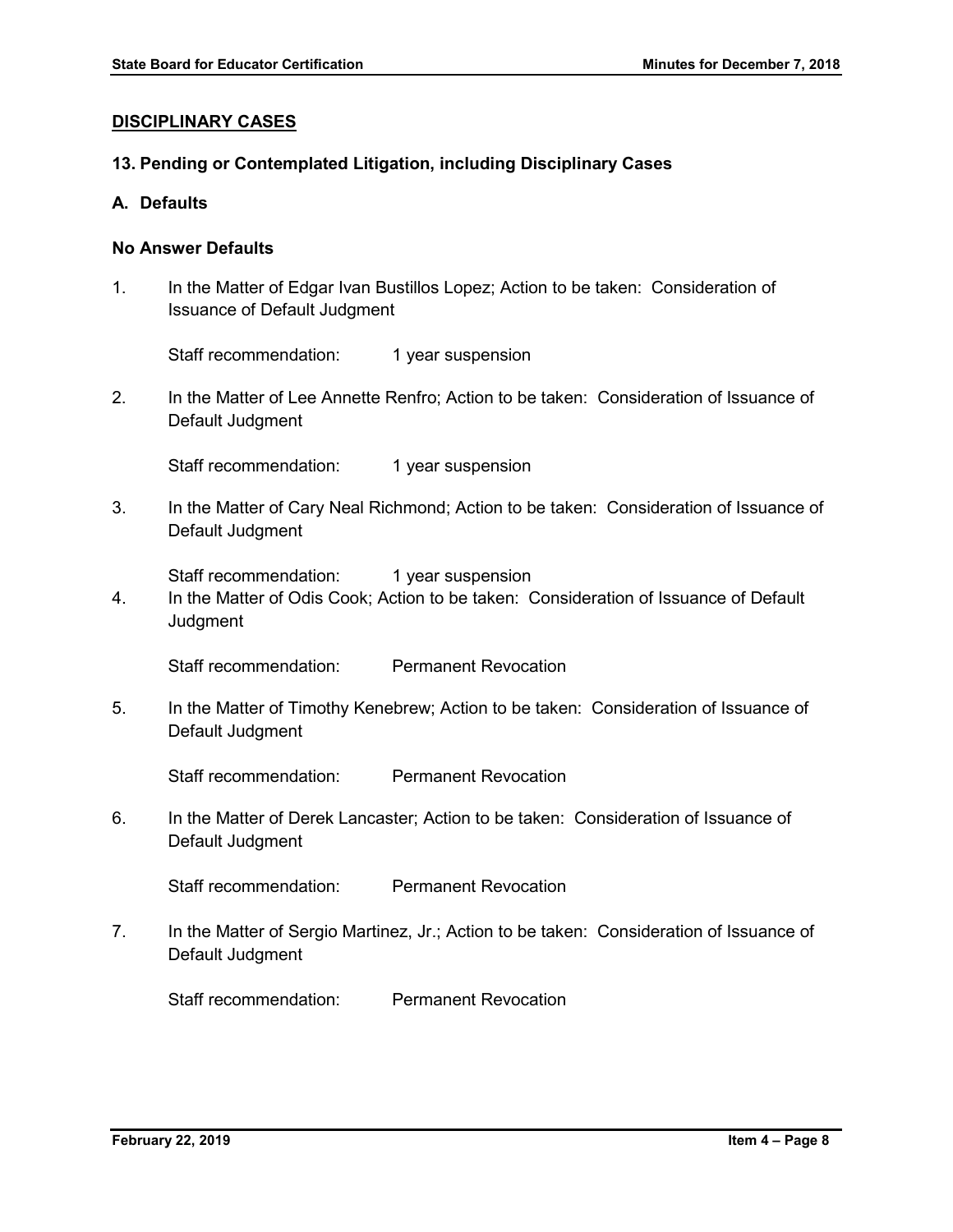8. In the Matter of Alberlardo Victor Torres, Jr.; Action to be taken: Consideration of Issuance of Default Judgment

Staff recommendation: Permanent Revocation

10. In the Matter of Jacquingamen L. Alexander; Action to be taken: Consideration of Issuance of Default Judgment

Staff recommendation: Permanent Revocation

15. In the Matter of Terica Gizelle Davis; Action to be taken: Consideration of Issuance of Default Judgment

Staff recommendation: Revocation

16. In the Matter of Steven T. Flores; Action to be taken: Consideration of Issuance of Default Judgment

Staff recommendation: Permanent Revocation

17. In the Matter of Chason Lee Hale; Action to be taken: Consideration of Issuance of Default Judgment

Staff recommendation: 2 year suspension

18. In the Matter of Dylan Thomas Hollingsworth; Action to be taken: Consideration of Issuance of Default Judgment

Staff recommendation: Permanent Revocation

19. In the Matter of Sarvella Jackson; Action to be taken: Consideration of Issuance of Default Judgment

Staff recommendation: Permanent Revocation

20. In the Matter of Britney L. Orville; Action to be taken: Consideration of Issuance of Default Judgment

Staff recommendation: Permanent Revocation

21. In the Matter of Lorena Ovalles; Action to be taken: Consideration of Issuance of Default **Judgment** 

Staff recommendation: 2 year suspension and proof of successful completion of substance abuse treatment program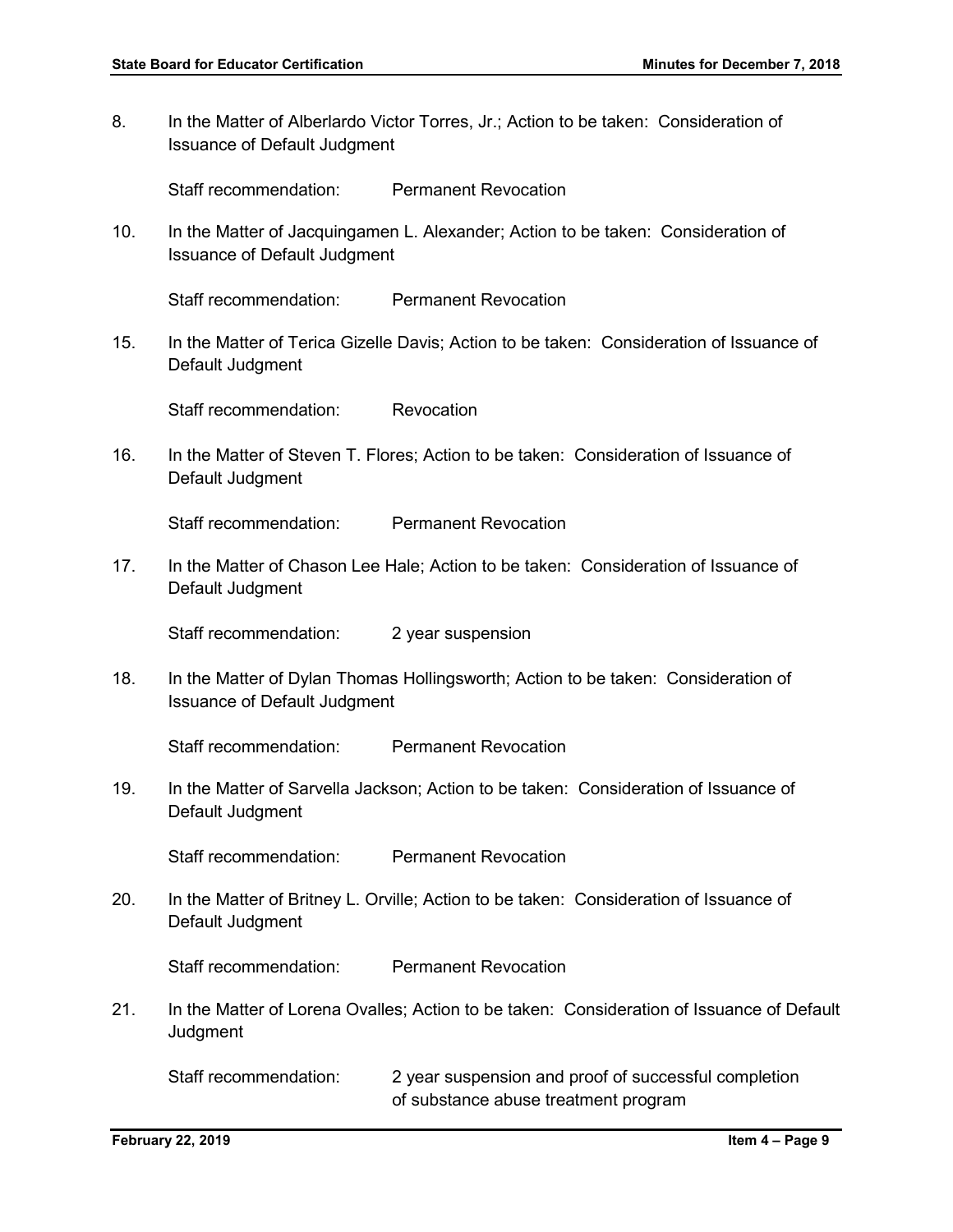22. In the Matter of Michael T. Sheehan; Action to be taken: Consideration of Issuance of Default Judgment

Staff recommendation: 3 year suspension

24. In the Matter of Robert Webb; Action to be taken: Consideration of Issuance of Default **Judgment** 

Staff recommendation: Revocation

25. In the Matter of Matthew Kyle Atchison; Action to be taken: Consideration of Issuance of Default Judgment

Staff recommendation: Revocation

26. In the Matter of Raul Castillo; Action to be taken: Consideration of Issuance of Default **Judgment** 

Staff recommendation: 4 year suspension and proof of successful completion of substance abuse treatment program

27. In the Matter of Amanda Mae Brown Clayton; Action to be taken: Consideration of Issuance of Default Judgment

Staff recommendation: 4 year suspension and proof of successful completion of substance abuse treatment program

28. In the Matter of Armando Flores; Action to be taken: Consideration of Issuance of Default Judgment

Staff recommendation: Revocation

29. In the Matter of Janet Michelle Foster; Action to be taken: Consideration of Issuance of Default Judgment

Staff recommendation: 3 year suspension and proof of successful completion of substance abuse treatment program

30. In the Matter of Jorge Guajardo; Action to be taken: Consideration of Issuance of Default Judgment

Staff recommendation: Permanent Revocation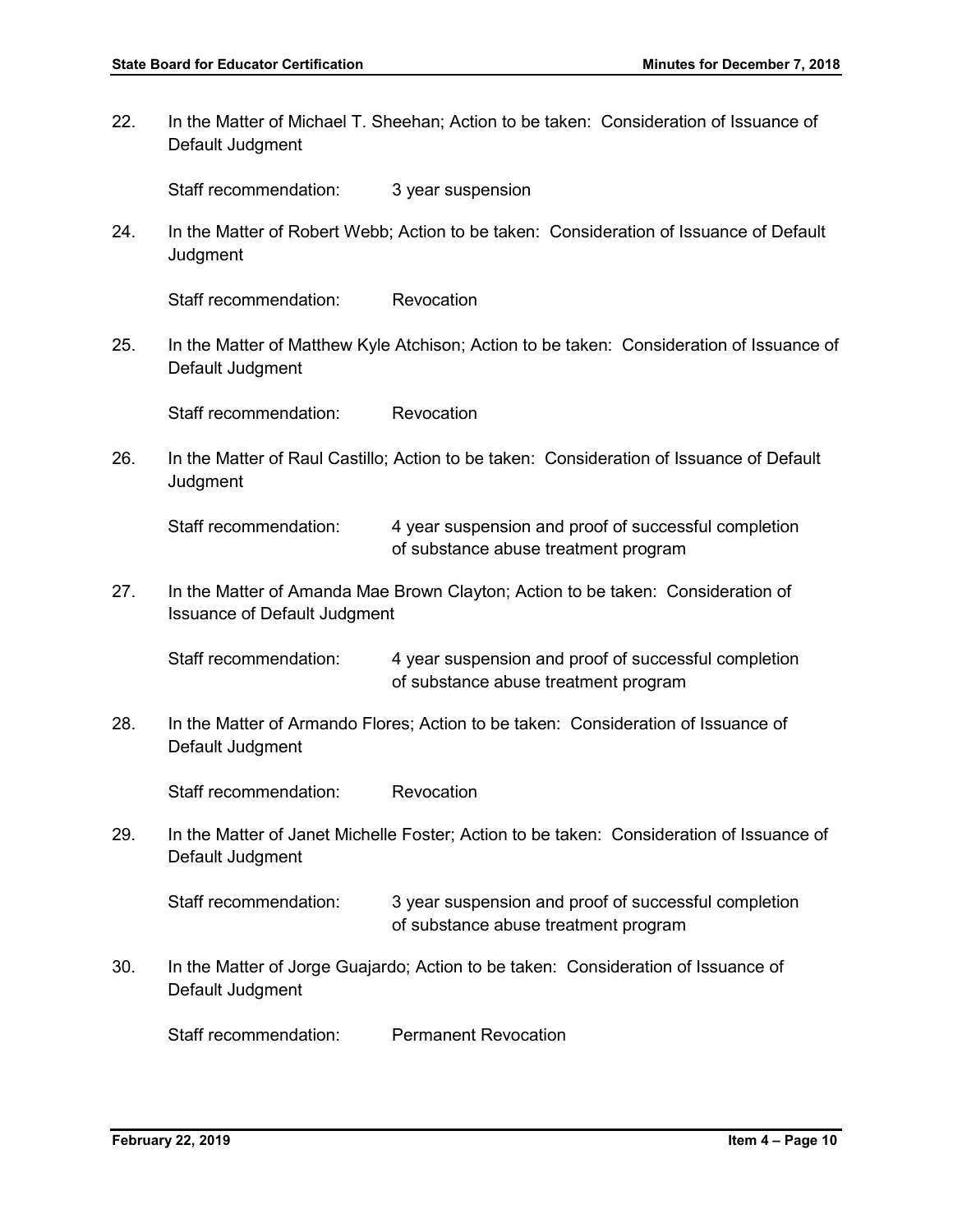31. In the Matter of Kevin Hooey; Action to be taken: Consideration of Issuance of Default **Judgment** 

Staff recommendation: Revocation

32. In the Matter of Deshawn Knighten; Action to be taken: Consideration of Issuance of Default Judgment

Staff recommendation: 2 year suspension and proof of successful completion of substance abuse treatment program

33. In the Matter of Robert J. Merren; Action to be taken: Consideration of Issuance of Default Judgment

Staff recommendation: Revocation

34. In the Matter of Jacob Cole Peralta; Action to be taken: Consideration of Issuance of Default Judgment

Staff recommendation: Revocation

35. In the Matter of Tonya Ann Pierce; Action to be taken: Consideration of Issuance of Default Judgment

Staff recommendation: 3 year suspension and proof of successful completion of substance abuse treatment program

36. In the Matter of Michael Bryan Rasmussen; Action to be taken: Consideration of Issuance of Default Judgment

Staff recommendation: Revocation

37. In the Matter of Kerri Jean Rodriguez; Action to be taken: Consideration of Issuance of Default Judgment

Staff recommendation: Revocation

38. In the Matter of Morris Stephens; Action to be taken: Consideration of Issuance of Default Judgment

Staff recommendation: Revocation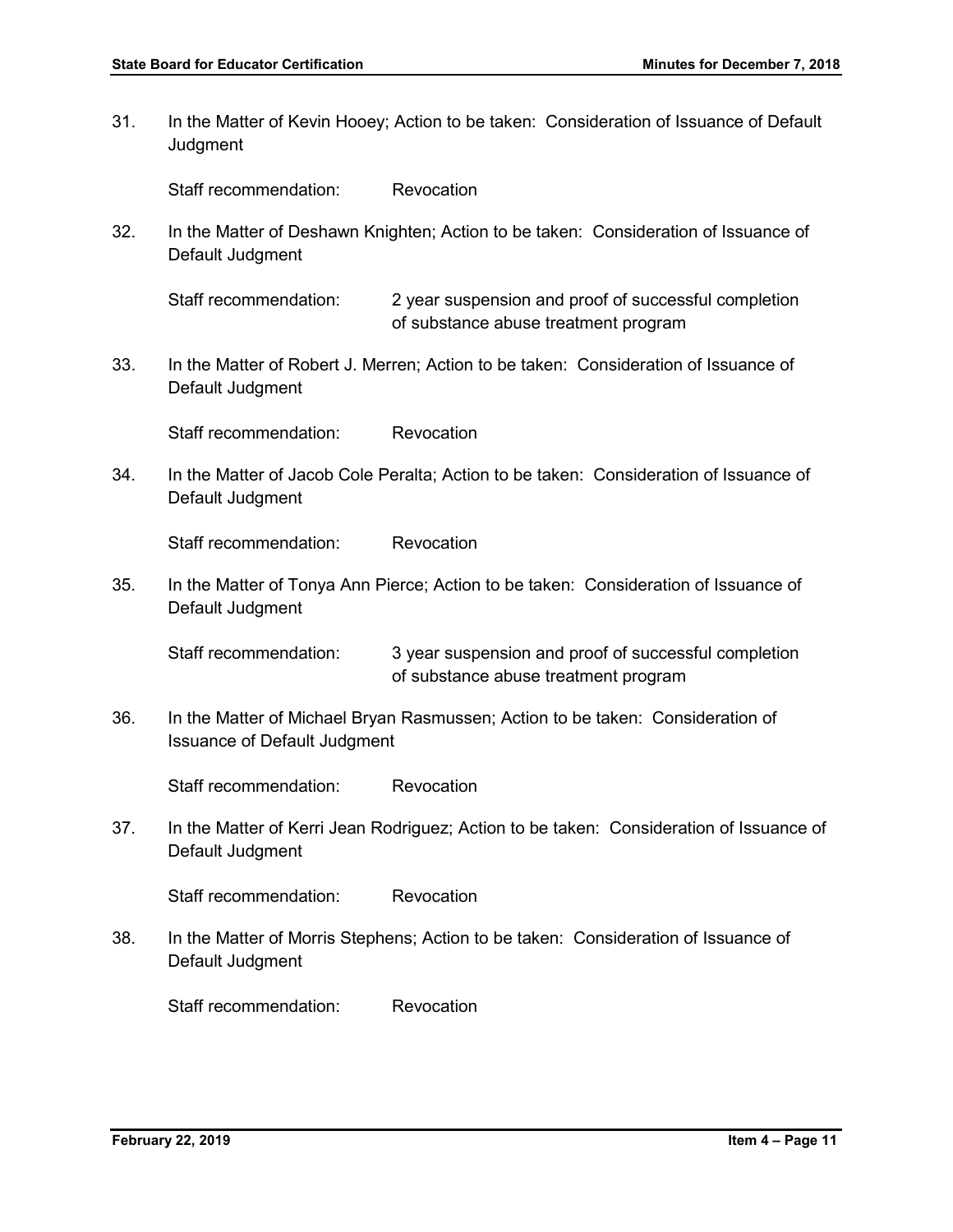39. In the Matter of Kyla Tucker; Action to be taken: Consideration of Issuance of Default **Judgment** 

Staff recommendation: Revocation

40. In the Matter of Heather Paige Turnbow; Action to be taken: Consideration of Issuance of Default Judgment

Staff recommendation: Revocation

41. In the Matter of Richard Zavala; Action to be taken: Consideration of Issuance of Default **Judgment** 

Staff recommendation: 1 year suspension and proof of successful completion of substance abuse treatment program

42. In the Matter of Adela Cruz; Action to be taken: Consideration of Issuance of Default **Judgment** 

Staff recommendation: Revocation

43. In the Matter of Rachel Mueck; Action to be taken: Consideration of Issuance of Default **Judgment** 

Staff recommendation: 3 year suspension

44. In the Matter of Leslie Price; Action to be taken: Consideration of Issuance of Default **Judgment** 

Staff recommendation: Revocation

#### **Motion and vote:**

*Motion was made by Dr. Cavazos to grant staff's request for Issuance of Default Judgment on the above numbered cases 1 – 44, with the exception of 9, 11, 12, 13, 14, and 23, and issue final orders consistent with staff's recommendation on each of the above numbered cases. Second was made by Ms. Bridges, and the Board voted unanimously in favor of the motion.*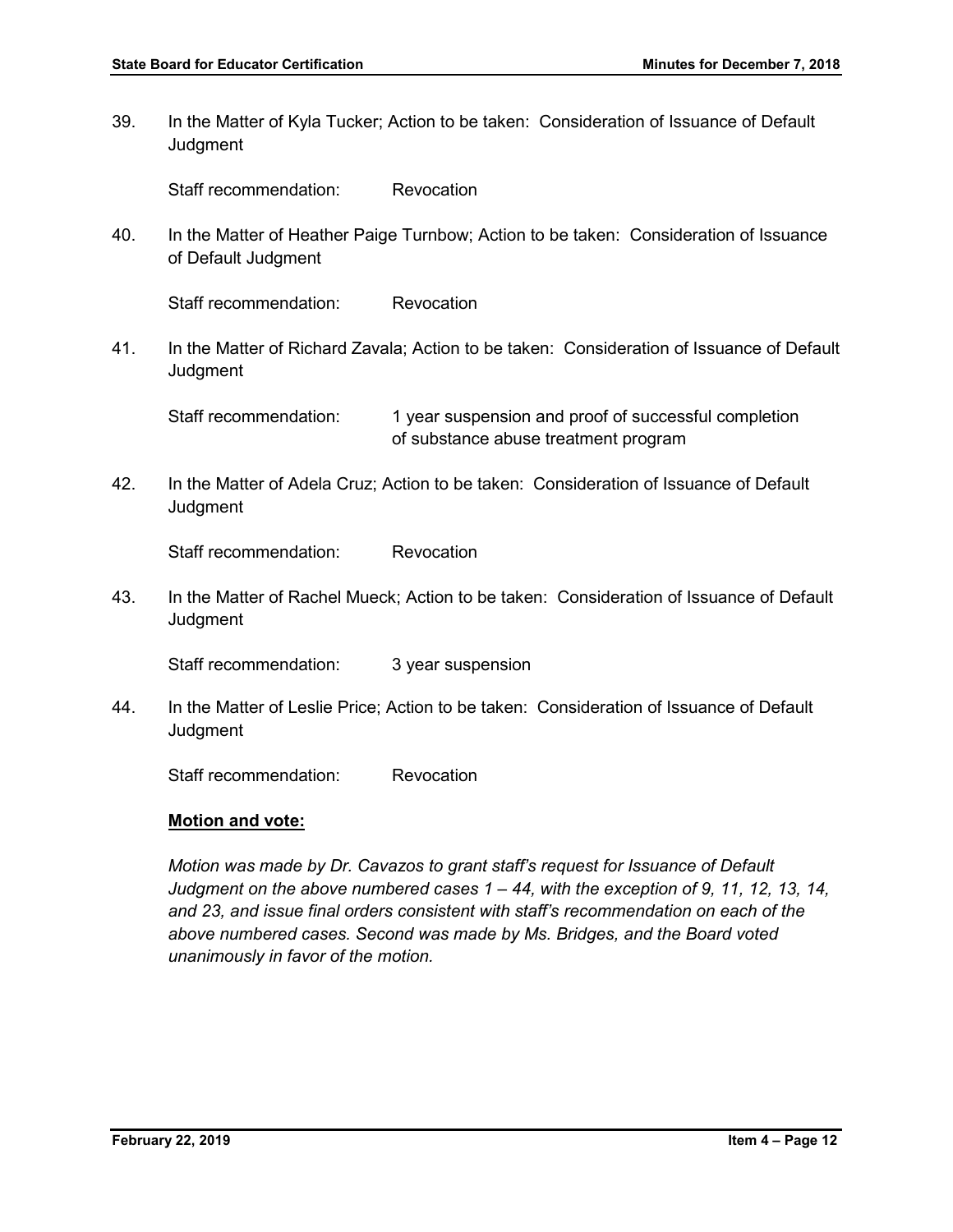#### **The following cases were considered individually:**

9. In the Matter of Ervin Fisher, III; Action to be taken: Consideration of Issuance of Default **Judgment** 

Staff recommendation: 1 year suspension

#### **Motion and vote:**

*Motion was made by Dr. Hull to grant staff's request for Issuance of Default Judgment on the above numbered case and issue a final order consistent with staff's recommendation on the above numbered case. Second was made by Ms. Bridges, and the Board voted unanimously in favor of the motion.* 

11. In the Matter of Rachel D. Black; Action to be taken: Consideration of Issuance of Default Judgment

Staff recommendation: Revocation

#### **Motion and vote:**

*Motion was made by Mr. Coleman to grant staff's request for Issuance of Default Judgment on the above numbered case and issue a final order of Permanent Revocation. Second was made by Dr. Hull, and the Board voted unanimously in favor of the motion.* 

12. In the Matter of Wyvonne De Lon Boyd; Action to be taken: Consideration of Issuance of Default Judgment

Staff recommendation: Revocation

#### **Motion and vote:**

*Motion was made by Mr. Coleman to grant staff's request for Issuance of Default Judgment on the above numbered case and issue a final order of Permanent Revocation. Second was made by Dr. Hull, and the Board voted unanimously in favor of the motion.* 

13. In the Matter of Brennan Casey; Action to be taken: Consideration of Issuance of Default Judgment

Staff recommendation: 1 year suspension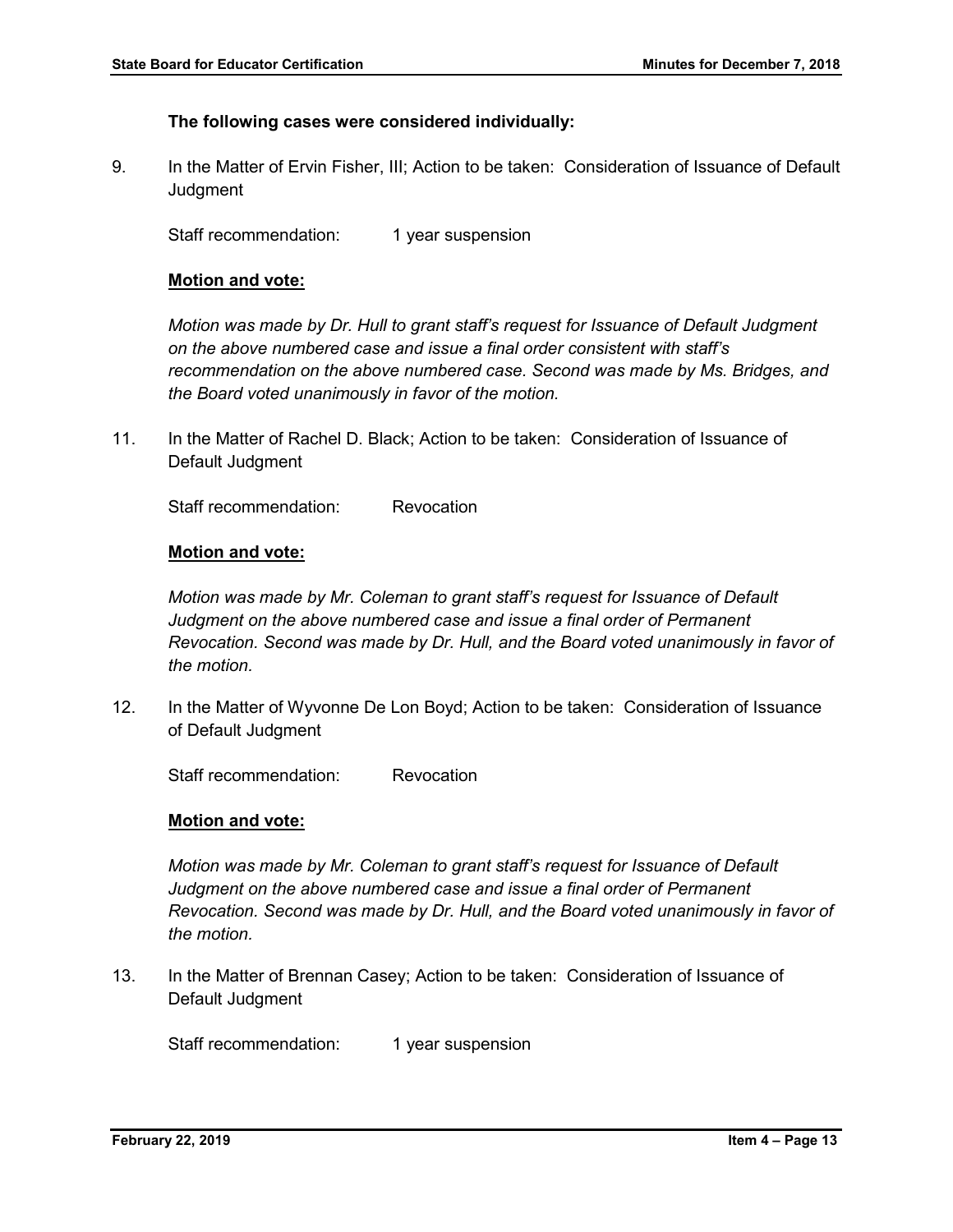## **Motion and vote:**

*Motion was made by Mr. Coleman to grant staff's request for Issuance of Default Judgment on the above numbered case and issue a final order of Revocation. Second was made by Dr. Cavazos, and the Board voted unanimously in favor of the motion.* 

14. In the Matter of Shane Collins; Action to be taken: Consideration of Issuance of Default **Judgment** 

Staff recommendation: Revocation

## **Motion and vote:**

*Motion was made by Mr. Coleman to grant staff's request for Issuance of Default Judgment on the above numbered case and issue a final order of Permanent Revocation. Second was made by Dr. Hull, and the Board voted unanimously in favor of the motion.* 

23. In the Matter of Andrea Talley; Action to be taken: Consideration of Issuance of Default **Judgment** 

Staff recommendation: Revocation

#### **Motion and vote:**

*Motion was made by Mr. Coleman to grant staff's request for Issuance of Default Judgment on the above numbered case and issue a final order of Permanent Revocation. Second was made by Dr. Hull, and the Board voted unanimously in favor of the motion.* 

## **SOAH Defaults**

1. In the Matter of Melinda Key; Action to be taken: Consideration of Issuance of Default **Judgment** 

Staff recommendation: 1 year suspension

2. In the Matter of Deidra Combs; Action to be taken: Consideration of Issuance of Default **Judgment** 

Staff recommendation: Permanent Revocation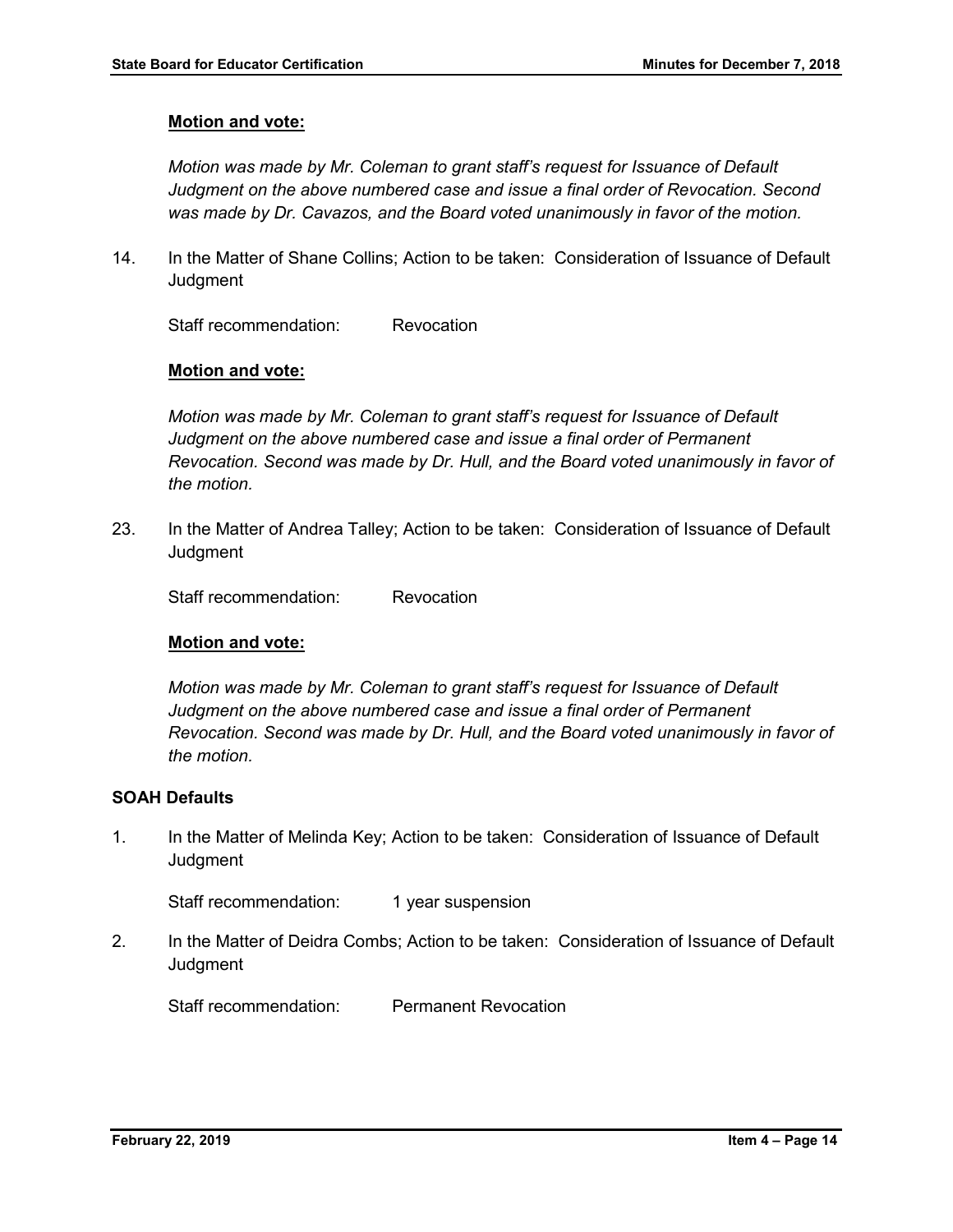3. In the Matter of Daniel Weaver; Action to be taken: Consideration of Issuance of Default **Judgment** 

Staff recommendation: Revocation

## **Motion and vote:**

*Motion was made by Mr. Coleman to grant staff's request for Issuance of SOAH Default Judgment on the above numbered cases, 1-3, and issue a final order consistent with staff's recommendation. Second was made by Dr. Cavazos, and the Board voted unanimously in favor of the motion.* 

## **B. Contested Cases**

Proposals for Decision

1. Docket No. 701182774.EC, Texas Education Agency, Educator Leadership and Quality Division v. Kirvis Fontenot; Action to be taken: Consideration of Proposal for Decision and Issuance of Final Order.

ALJ Recommendation: No Disciplinary Action be Taken

Staff Recommendation: Suspension from date of Board Order until March 1, 2022

Mr. Mark Duncan represented TEA. Mr. Terry Gorman represented Respondent.

#### **Motion and vote:**

*Motion was made by Mr. Coleman that the Board adopt the Proposal for Decision including Findings of Fact Nos. 1 - 9, and Conclusions of Law Nos. 1 - 5. I move that the Board modifies Conclusion of Law No. 6 as set out below:*

*6. Mr. Fontenot is subject to sanction under 19 Texas Administrative Code §249.15(b)(3) for lacking good moral character, in violation of 19 Texas Administrative Code §247.2(1)(J).*

*This modification is permissible pursuant to Texas Government Code §2001.058(e) and is necessary because the Administrative Law Judge did not properly apply Board rules and policies.* 

*As provided in 19 Texas Administrative Code §249.5(b)(2)(D)(ii), active community supervision indicates that an individual lacks the necessary moral character to be an educator.* 

*In Finding of Fact 4, the Administrative Law Judge found that Mr. Fontenot began serving a fiveyear term of community supervision on March 1, 2017 after he pled guilty to Theft by a Public Servant, and remains on active community supervision.* 

*Due to his active community supervision, he does not have the appropriate moral character necessary to be entrusted with educating Texas students.*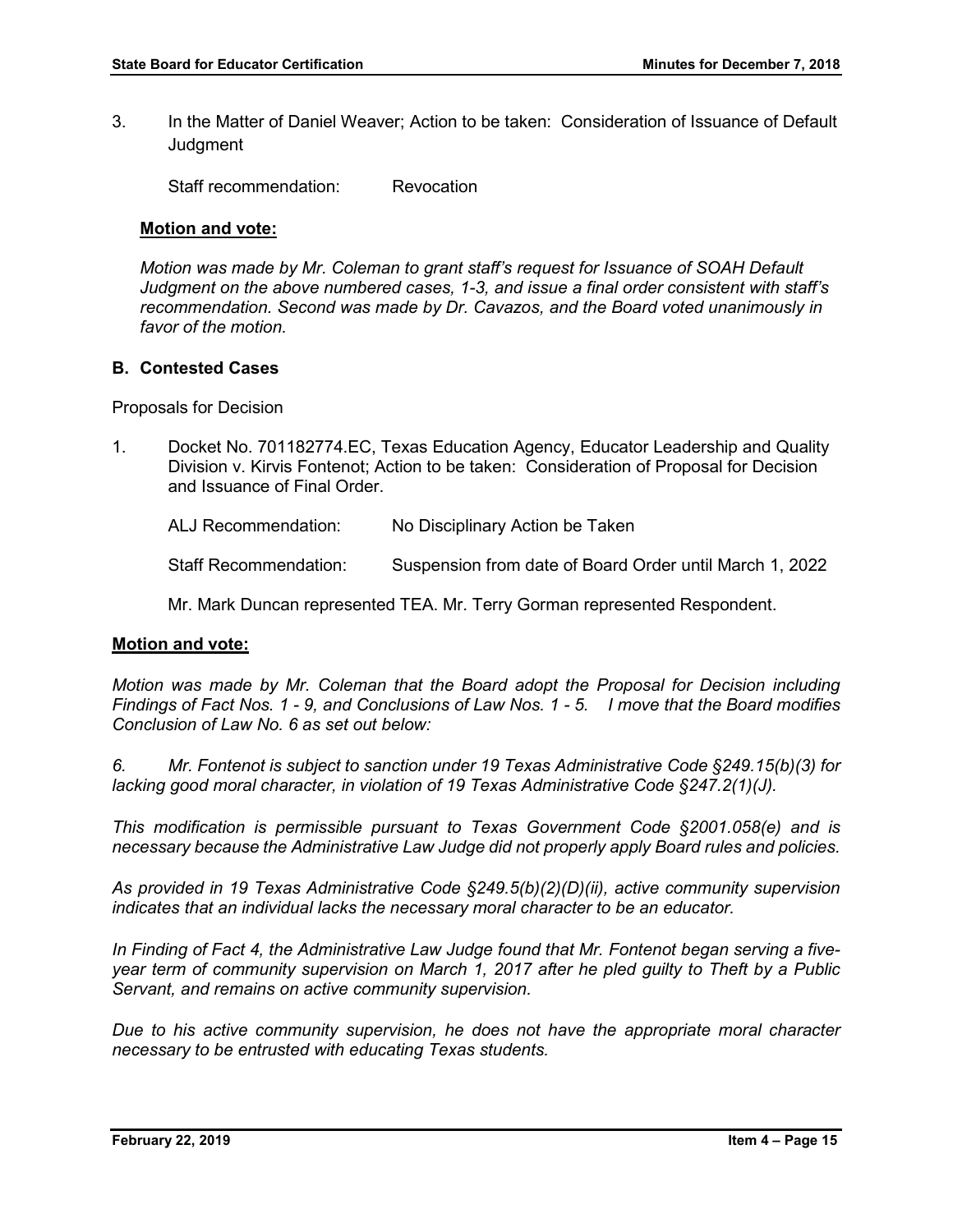*Kirvis Fontenot's educator certification should be SUSPENDED UNTIL MARCH 1, 2022. Second was made by Dr. Hull, and the Board voted unanimously in favor of the motion.*

2. Docket No. 701181459.EC, Texas Education Agency, Educator Leadership and Quality Division v. Adrian Charles Woodson; Action to be taken: Consideration of Proposal for Decision and Issuance of Final Order.

ALJ Recommendation: Permanent Revocation Staff Recommendation: Accept ALJ Recommendation

Mr. Kyle Hensley represented TEA. Mr. Gorman represented Respondent.

## **Motion and vote:**

*Motion was made Dr. Hull that the Board accept the Proposal for Decision and Issue a Final Order consistent with the ALJ's recommendation of Permanent Revocation. Second was made by Dr. Turner, and the Board voted unanimously in favor of the motion.* 

3. Docket No. 701181896.EC, Texas Education Agency, Educator Leadership and Quality Division v. Albert F. Reese; Action to be taken: Consideration of Proposal for Decision and Issuance of Final Order.

ALJ Recommendation: No Disciplinary Action to be Taken

Staff Recommendation: Accept ALJ Recommendation

Mr. Hensley represented TEA. Mr. Daniel Ortiz represented Respondent and parties decided not to address the SBEC.

#### **Motion and vote:**

*Motion was made Dr. Cavazos that the Board accept the Proposal for Decision and Issue a Final Order consistent with the ALJ's recommendation. Second was made by Mr. Leal, and the Board voted unanimously in favor of the motion.* 

## **C. Court Cases**

*District Court Cases*

- 1. Leo Joseph Tran v. Texas Education Agency, Educator Certification and Standards Division; Cause No. D-1-GN-16-001802, In the 126<sup>th</sup> District Court of Travis County, Texas.
- 2. David Turner v. Texas Education Agency, Educator Certification and Standards Division; Cause No. D-1-GN-17-002298, In the 250<sup>th</sup> District Court of Travis County, Texas.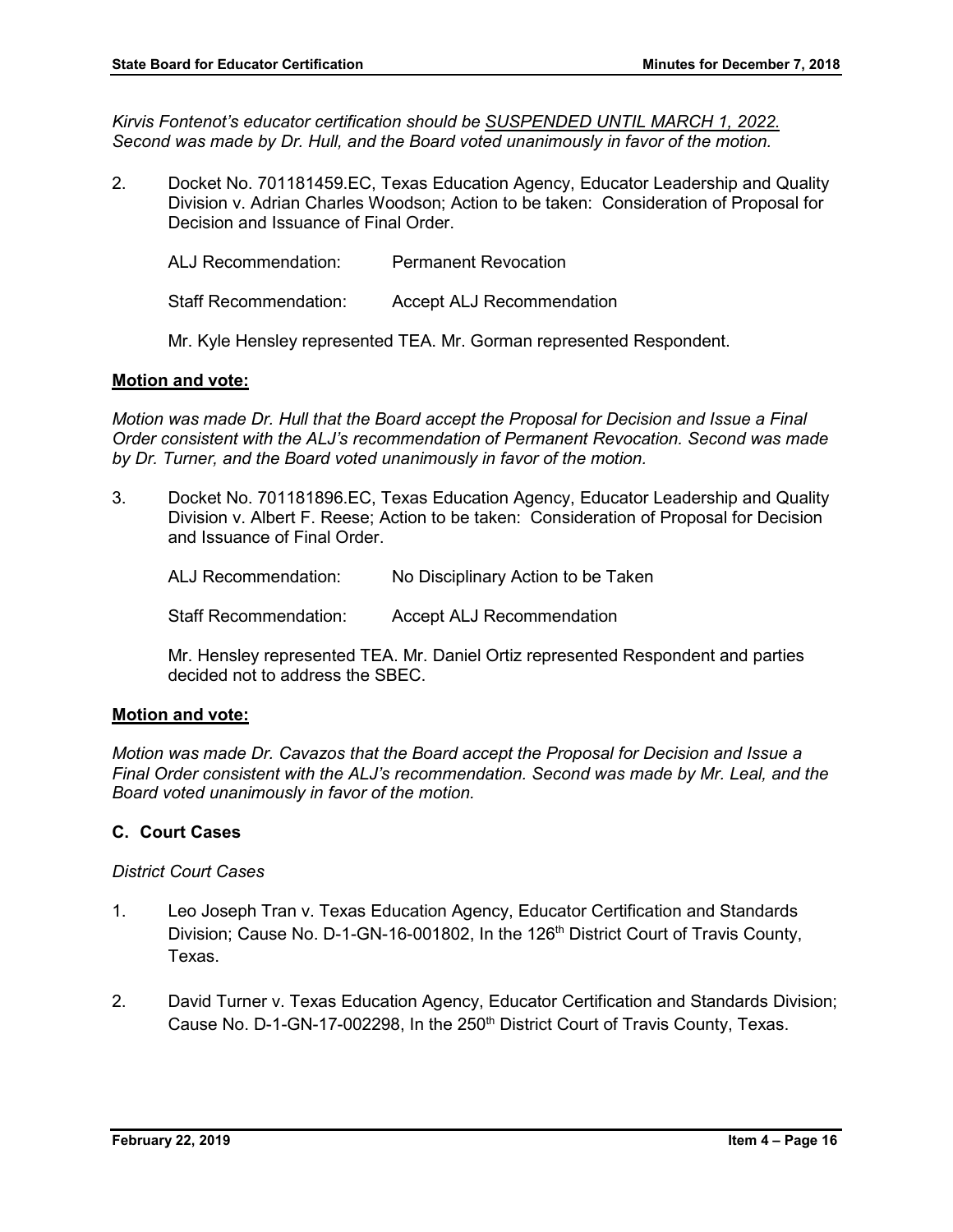- 3. Anna Luisa Kell v. Texas Education Agency, Educator Certification and Standards Division; Cause No. D-1-GN-17-002347, In the 419<sup>th</sup> District Court of Travis County, Texas.
- 4. Joel Trigo v. Texas Education Agency, Educator Certification and Standards Division; Cause No. D-1-GN-17-006874, In the 459<sup>th</sup> District Court of Travis County, Texas.
- 5. Bradley Keith Bowen v. Texas Education Agency, Educator Certification and Standards Division; Cause No. D-1-GN-18-004203, In the 98<sup>th</sup> District Court of Travis County, Texas.

## **DISCUSSION ONLY**

## **14. Discussion of Proposed Amendments to 19 TAC Chapter 229, Accountability System for Educator Preparation Programs**

This item was presented by Ms. Pogue and Dr. Olofson. Ms. Pogue explained that staff would be requesting direction from the SBEC as well as updates regarding potential changes to Chapter 229 prior to soliciting stakeholder feedback.

Ms. Pogue explained that current rules do not align on which tests EPPs recommend candidates to take and which tests they are responsible for in the accountability system. The SBEC directed staff to align the ASEP indicator of tests with the preparation model in rule: EPPs responsible for all tests that they recommend.

Dr. Olofson presented the proposed recognition framework that the SBEC discussed at the August 2, 2018 work session. The SBEC directed staff to move forward with the dimensions that were presented. Dr. Olofson also obtained direction from the SBEC regarding alternatives to the current ASEP framework where all indicators are counted equally now that there are a growing number of indicators becoming consequential. The SBEC directed staff to explore and propose alternative frameworks.

Ms. Pogue explained that staff will be exploring stakeholder feedback regarding the alignment with statute in treating certification fields and classes in the same manner as programs for accountability purposes. She explained that the alignment would mirror how demographic groups are used in rule for sanctioning purposes. Ms. Pogue also updated the Board that she and Dr. Peebles have met and will continue to work together regarding TEA approved action plans for EPPs that have program deficiencies.

Dr. Olofson shared with the SBEC staff's plan to propose adopting the ASEP Manual into rule to allow for increased transparency and clarity of ASEP indicator calculations.

No action taken.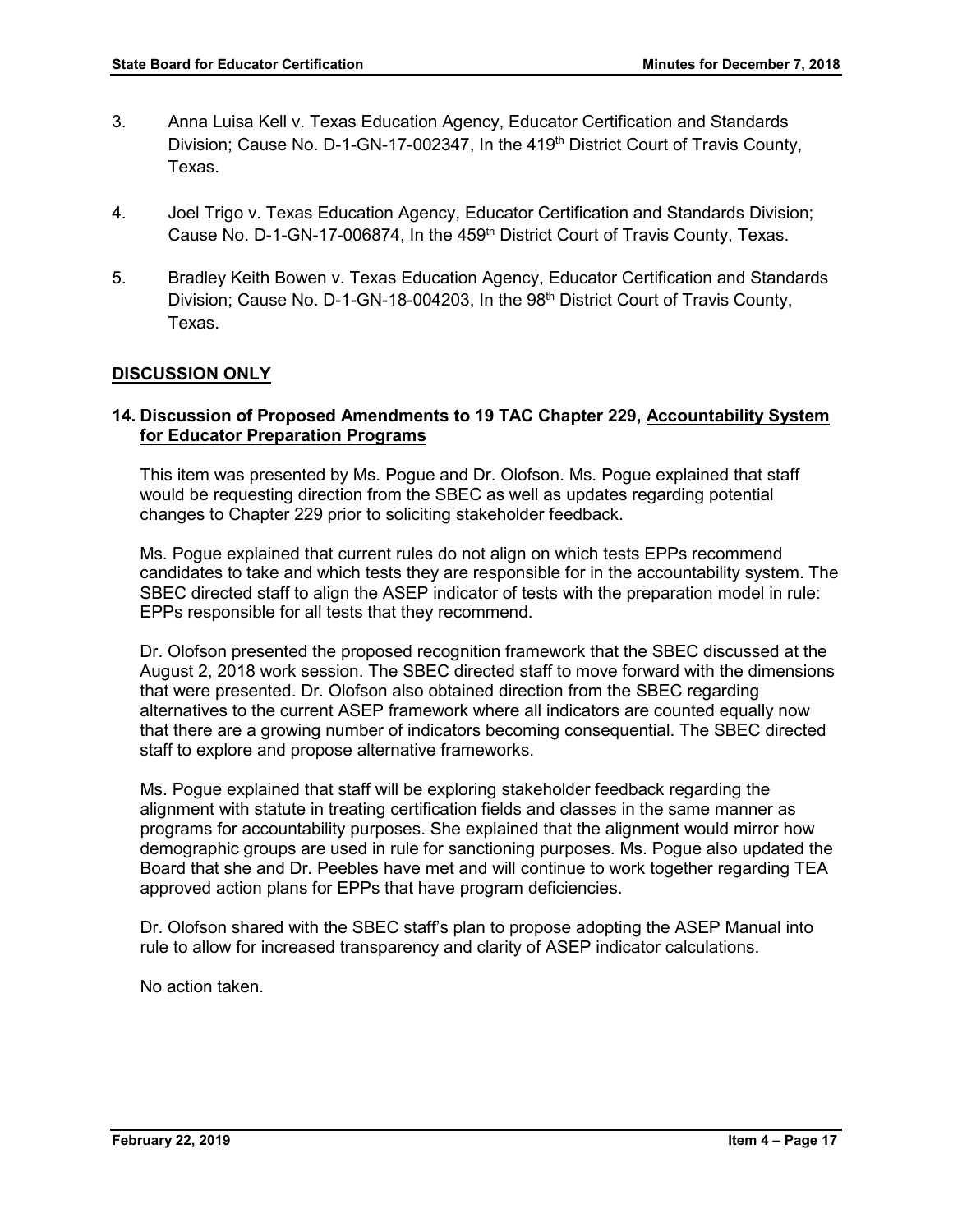## **15. Discussion of Proposed New 19 TAC Chapter 235, Classroom Teacher Certification Standards, Subchapter E, All-level Certificate Standards**

Ms. Wu presented this item to the Board. Ms. Wu explained that the committee that was approved by the Board in October had since met in-person and via a webinar. The committee worked to emphasize culturally-responsive teaching, assessment, as well as the role of a students' primary language as an asset. Ms. Wu further explained that the standards, incorporating the committee's feedback, would be presented for proposal in February.

## **16. Discussion of Proposed Revisions to 19 TAC Chapter 227, Provisions for Educator Preparation Candidates, Subchapter A, Admission to Educator Preparation Programs**

Dr. Jones presented this item to the board. Dr. Jones explained that the proposed revisions that would help implement changes based on stakeholder input and staff recommendations. The proposed revisions would add language for admission requirements for both the Early Childhood through Grade 3 (EC-3) certificate and the Trade and Industrial Workforce Training: Grades 6-12 certificate. Language was also included in Subchapter A to clarify the effective date. In addition, the proposed revisions would provide clarity for the subjectmatter only assessments that will be used for the pre-admission content tests. Dr. Jones added that the proposed revisions would provide clarification in selected definitions.

## **17. Discussion of Proposed Revisions to 19 TAC Chapter 228, Requirements for Educator Preparation Programs**

Dr. Jones presented this item to the board. Dr. Jones explained that the proposed revisions would include a definition for intensive pre-service and create a new section for intensive pre-service requirements, as well as provide an implementation date. The proposed revisions would also provide clarity in rule for candidates seeking certification in two fields to have clinical teaching with EPP program support in the second field.

## **18. Discussion of Proposed Amendments to 19 TAC Chapter 230, Professional Educator Preparation and Certification, Subchapter D, Types and Classes of Certificates Issued, §230.36. Intern Certificates and §230.37. Probationary Certificates, and Subchapter G, Certificate Issuance Procedures, §230.105. Issuance of Additional Certificates Based on Examination**

Ms. Cook presented this item to the Board. She explained that this discussion item along with several other on the agenda support the work presented earlier by Mr. Franklin and Ms. Wu during their presentation of agenda item 11. Ms. Cook stated the proposed revisions to Subchapter D, Types and Classes of Certificates Issued, would establish the testing and other requirements necessary to support issuance of intern and probationary certificates that align with the proposed new option of intensive pre-service for candidates in educator preparation programs, presented by Dr. Jones during his discussion of agenda item 17 for 19 TAC Chapter 228, Requirements for Educator Preparation Program. Ms. Cook clarified that she would include a January 2020 implementation date to these proposed rules and confirmed that while the rule text was very much in draft format, she and the rest of the TEA team recognize the need for continued conversation and input from stakeholders to effectively inform the rulemaking process.